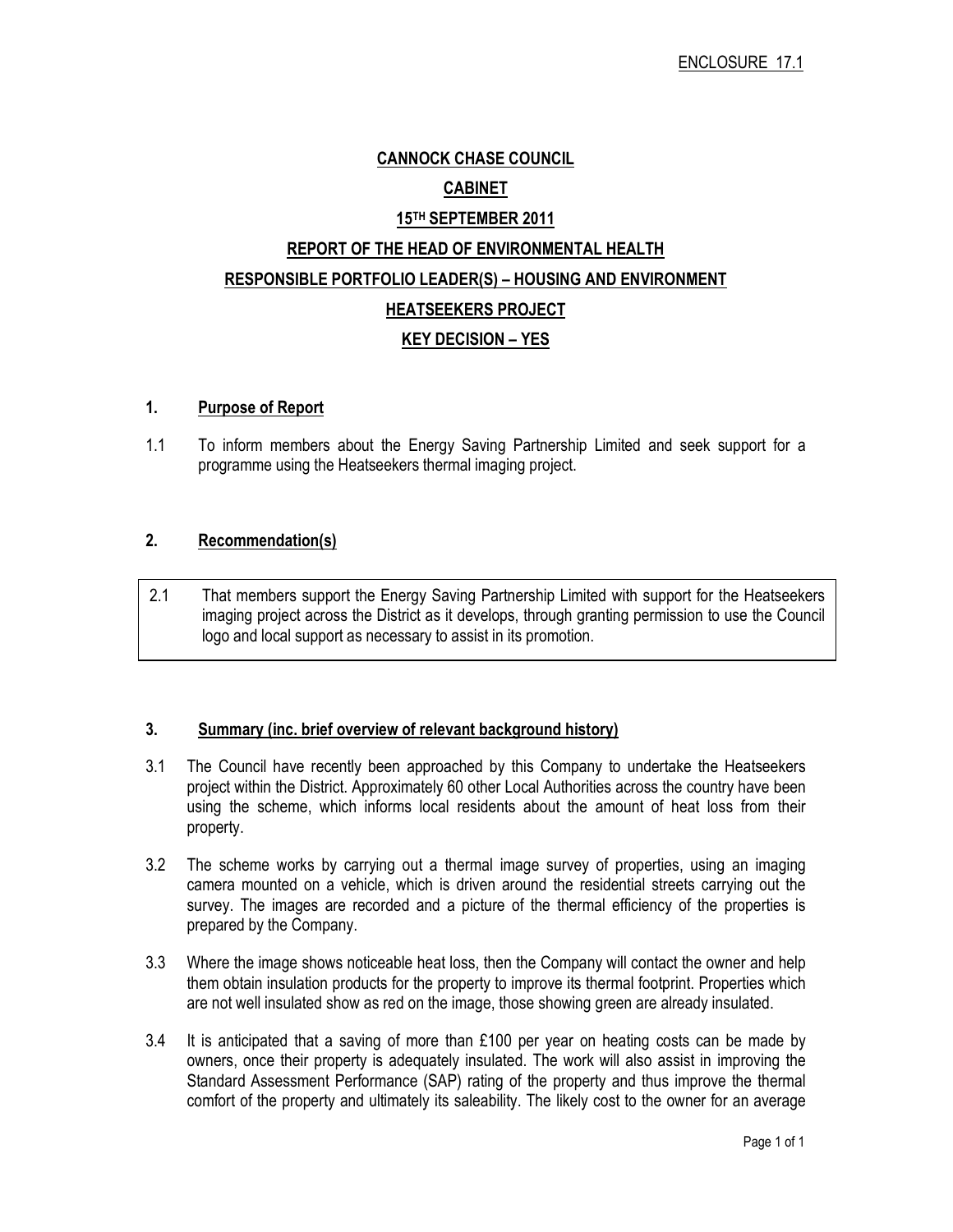sized property is about £150 for loft or cavity wall insulation. People receiving appropriate benefits can have the work undertaken without payment.

- 3.5 There is no direct cost to this Council, the Company are requesting support through use of the Council logo on the letters sent to owners and local press and Council coverage of the scheme.
- 3.6 The project will provide information about all types of property construction, but only those with cavity walls will fully benefit from the project. Those properties which do not have cavity walls, for example properties built prior to about 1935 and concrete properties will only benefit from loft insulation as there is no cost effective method of improving the thermal loss rating from solid wall construction at present; the company are happy to undertake work to try to develop a system which is cost effective for such property.
- 3.7 The image of the property indicates the thermal performance of the property, it is not a photograph of the property and no detail of the property, car registration numbers or images of people or objects are captured other than as a thermal image; there are therefore no privacy issues to be considered.
- 3.8 The Councils housing stock has already had loft insulation bought up to the relevant requirements whilst cavity wall insulation has been installed to all suitable properties.

## 4. Key issues and Implications

- 4.1 The council through the Private Sector Housing section of the Environmental Health service have been approached by the Energy Savings Partnership for limited support to a project to assist local residents in improving the thermal comfort of their homes.
- 4.2 The scheme, run by this company would be supported by information from this Council to identify those areas most likely to have houses with poor thermal insulation.
- 4.3 There is no direct cost to the Council for supporting this scheme, all costs being borne by the Company providing the service to local residents.
- 4.4 The Council will be supporting a private company providing services to the local community, by way of the Heatseekers thermal imaging project. The company will seek to recover its costs from undertaking insulation work at properties identified via their survey.
- 4.5 Should members agree to support the Energy Saving Partnership Limited in delivering the Heatseekers project appropriate safeguards will be put in place by officers to protect the public and prevent any harm to the Councils reputation. These will include ensuring that householders receive a written letter from the company with a written quote rather than being contacted by telephone or doorstep calling. This correspondence will include a disclaimer stating that the Council supports this initiative to improve home insulation but is in no way responsible for the quality of work undertaken or commissioned by the Energy Saving Partnership Limited.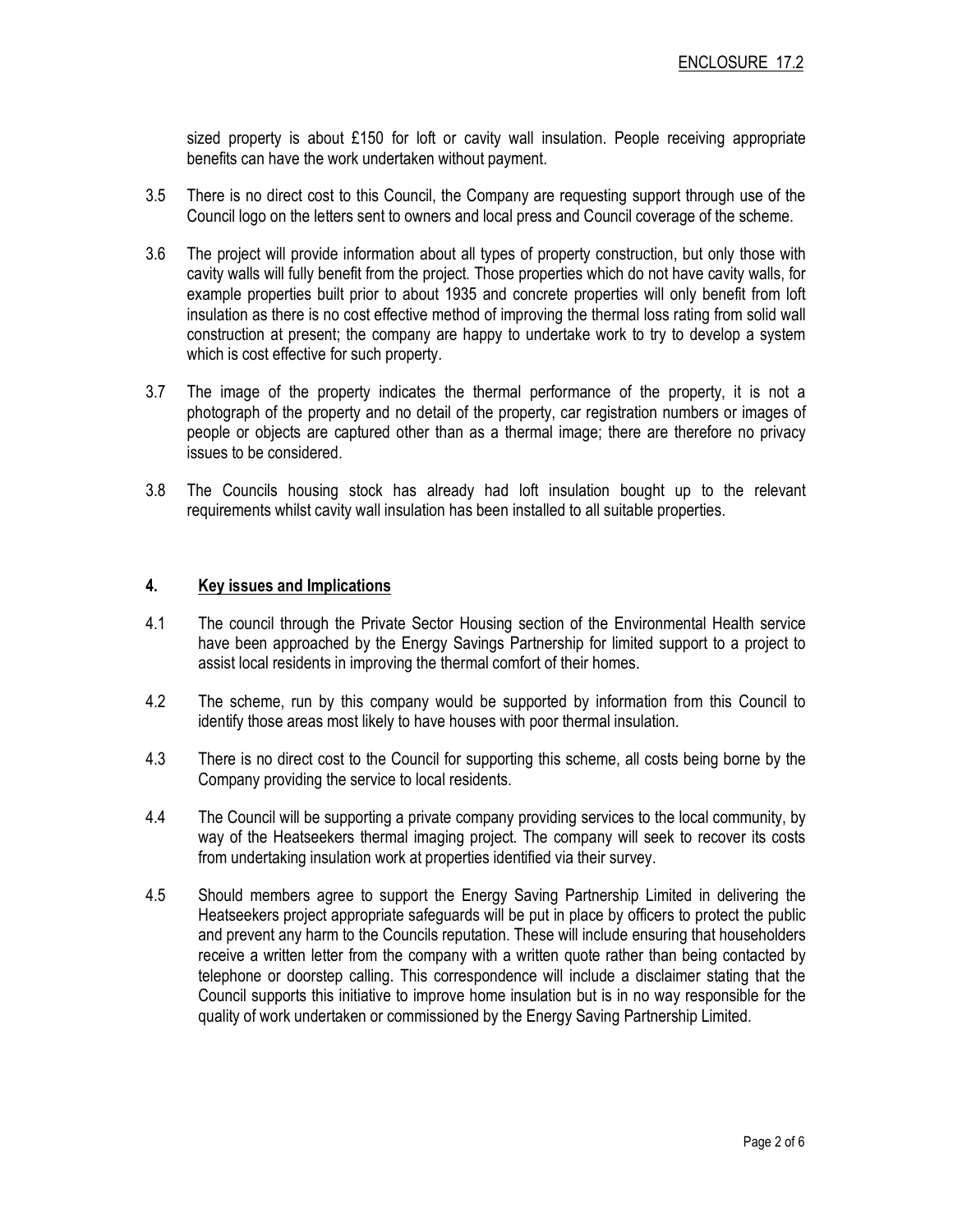## 5. Conclusions and Reason(s) for the Recommendation(s)

5.1 The Council has an opportunity to support a scheme which clearly identifies properties in the District which are not sufficiently insulated and enable those owners to access loft and/or cavity wall insulation to improve the Standard Assessment Performance (SAP) rating of their property and save on the cost of heating.

## 6. Other Options Considered

- 6.1 Not to support the scheme and rely on local residents contacting contractors to undertake the necessary thermal comfort work.
- 6.2 Rely on the passive approach adopted in the past where the owner or occupier of the property has to make contact through a phone line to obtain advice and assistance on affordable warmth measures for their home.

## 7. Report Author Details

Steve Shilvock

Head of Environmental Health

Tel. 01543 464597

David Chaplin

Private Sector Housing Manager

Tel. 01543 464424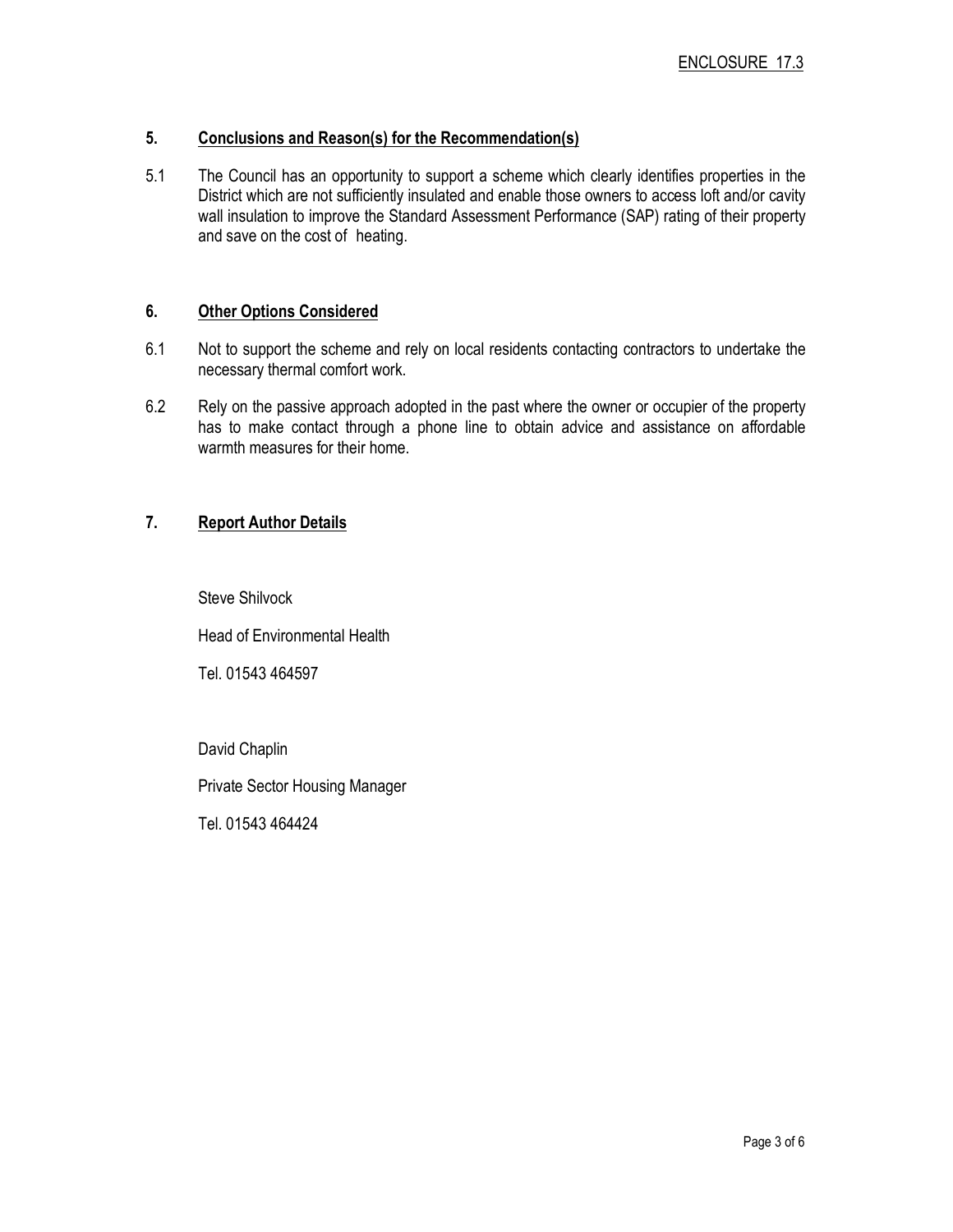## SCHEDULE OF ADDITIONAL INFORMATION

## INDEX

| <b>Contribution to Council Priorities (i.e. CHASE, Corporate Priorities)</b> | <b>Section 1</b>  |
|------------------------------------------------------------------------------|-------------------|
| <b>Contribution to Promoting Community Engagement</b>                        | <b>Section 2</b>  |
| <b>Financial Implications</b>                                                | <b>Section 3</b>  |
| <b>Legal Implications</b>                                                    | <b>Section 4</b>  |
| <b>Human Resource Implications</b>                                           | <b>Section 5</b>  |
| <b>Section 17 (Crime Prevention)</b>                                         | Section 6         |
| <b>Human Rights Act Implications</b>                                         | <b>Section 7</b>  |
| <b>Data Protection Act Implications</b>                                      | <b>Section 8</b>  |
| <b>Risk Management Implications</b>                                          | <b>Section 9</b>  |
| <b>Equality and Diversity Implications</b>                                   | <b>Section 10</b> |
| <b>List of Background Papers</b>                                             | <b>Section 11</b> |
| <b>Report History</b>                                                        | <b>Section 12</b> |
| Annexes to the Report i.e. copies of correspondence, plans etc.              | Annex 1, 2, 3 etc |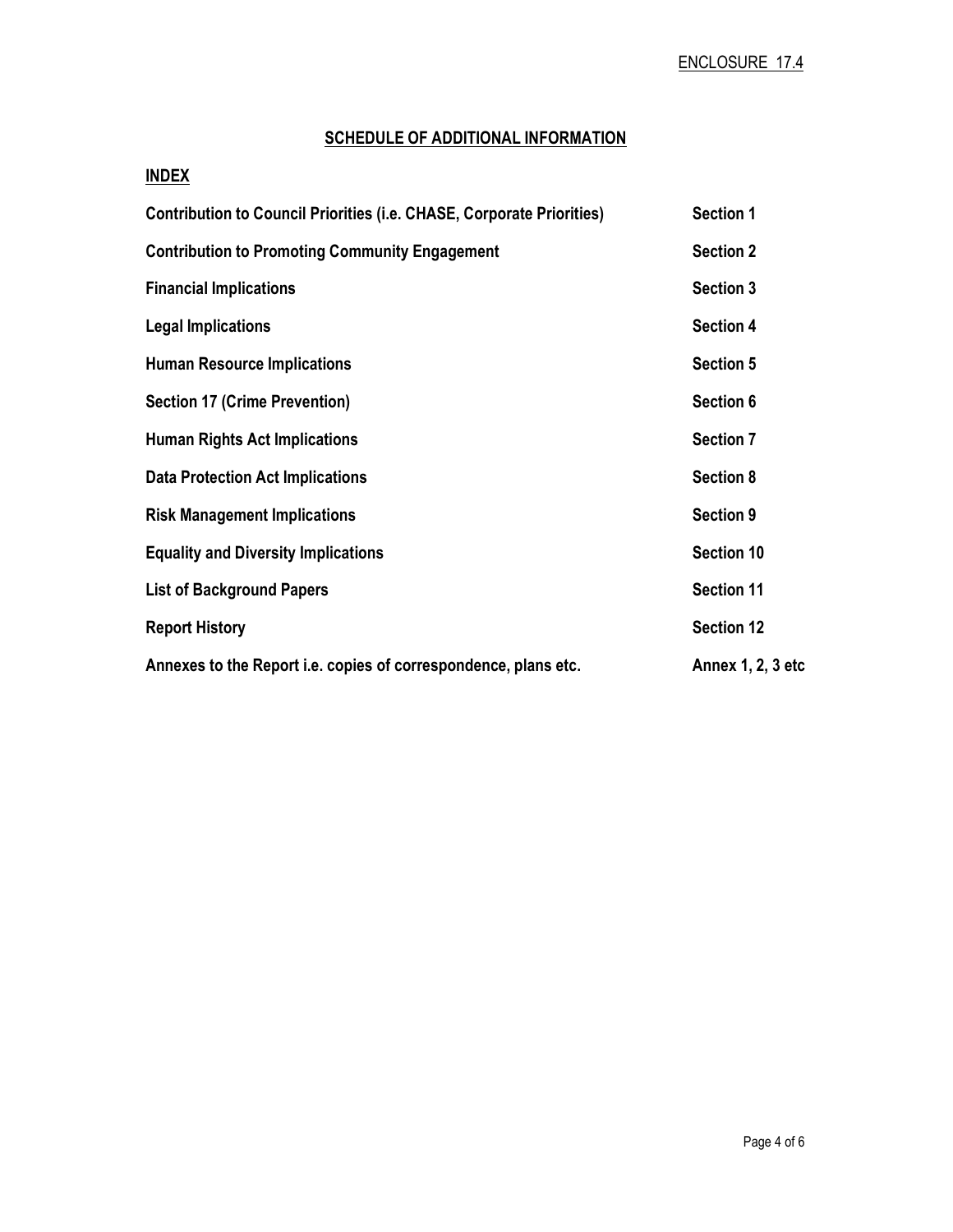## ENCLOSURE 17.5

## Section 1

## Contribution to Council Priorities

This initiative has benefits for both an improved living environment and active and healthier lifestyles. Improvements in thermal performance arising from work undertaken as a result of this project will deliver considerable benefits. Occupiers will enjoy improved thermal comfort and reduced heating bills. The reduction in energy consumption will generate less carbon dioxide, thereby benefitting the environment. The improvements achieved in the Standard Assessment Performance (SAP) rating of individual properties will contribute to an overall average improvement for the District as a whole.

## Contribution to Promoting Community Engagement

No direct contribution.

## Financial Implications

As stated in paragraphs 3.5 and 4.3 above there are no financial implications arising from this report that will affect this Council. Officer time spent on supplying the Energy Company with the relevant housing demographic will be contained within existing budgets.

## Legal Implications

There are no specific legal implications arising in this report that need to be considered.

Section 5

Section 4

## Human Resource Implications

None.

## Section 17 (Crime Prevention)

If approval is given, steps will be taken to ensure that the contractor's staff carry appropriate identification and properly identify themselves to residents that they call upon.

## Section 3

## Section 6

## Section 2